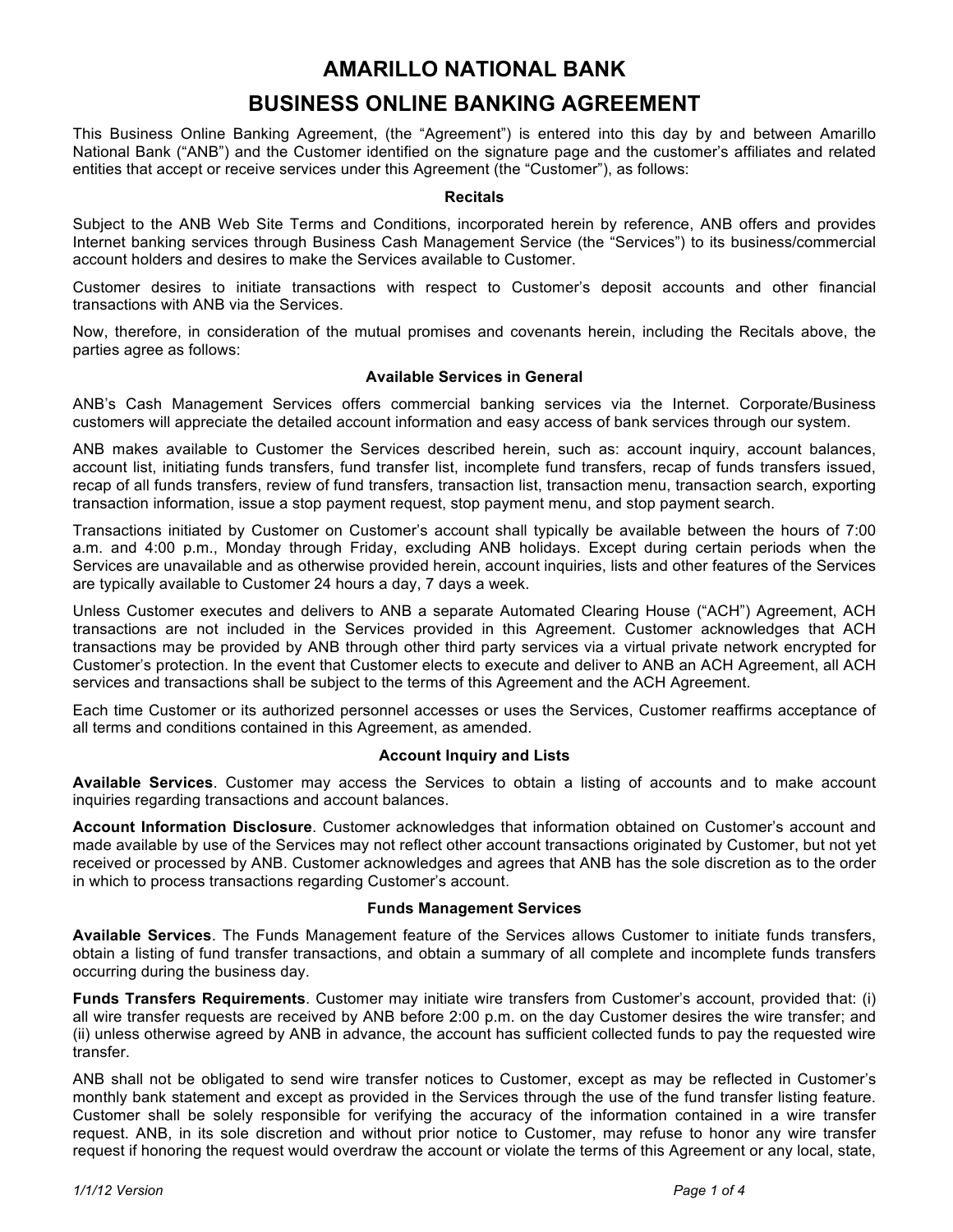or federal law. In the event Customer's account is overdrawn as a result of ANB honoring a wire transfer request, such action shall not be deemed a waiver of ANB's rights regarding future wire transfer requests, and Customer agrees to replenish the overdrawn account on or before the next business day of ANB.

#### **Transactional Services**

**Available Services**. Customer may access the Services to obtain a detailed list of transaction activity pertaining to the account, a listing of transactions associated with Customer's account, research a particular transaction and issue stop-payment requests.

**Stop-Payment Requests**. Stop-payment requests must be received by ANB before the earlier of the time when the item on which the stop-payment request is made has been paid by ANB or 3:00 p.m. on the banking day in question.

#### **Access to the Services**

**Customer Access ID, PIN Number and Passwords**. Each authorized user may access the Services only by use of: (i) a Token issued by ANB to generate a random password for each login, and 4 digit PIN created by an authorized user; and (ii) use of an Access ID issued by ANB to Customer. As part of the security procedures, Customer agrees to change the Customer PIN periodically. Customer shall be solely responsible for distributing the Customer Access ID issued by ANB to authorized users and for protecting and preserving the confidentiality and secrecy of the Customer Access ID, Token and PIN issued to authorized users. If you choose not to use the Token and/or any other ANB security mechanism or protocol, you acknowledge that such security was offered for your protection and you accept full responsibility for that decision.

**Security**. As the Customer, you understand the importance of your role in preventing misuse of your Accounts through Business Online Banking. You agree to promptly examine your paper or electronic statement for your ANB Account as soon as you receive it. You agree to protect the confidentiality of your Account, Account number, and personal identification information, such as your driver's license number and Social Security number. Your Access ID, Token and PIN are intended to provide security against unauthorized entry and access to your Accounts. Data transferred via Business Online Banking is encrypted in an effort to provide transmission security. Once the server session is established, the user and the server are in a secured environment. The server has been certified as a 256-bit encrypted with Secure Sockets Layer (SSL) protocol. With SSL, data that travels between ANB and the Customer is encrypted and can only be decrypted with the public and private key pair. Requests must filter through a router and firewall before they are permitted to reach the server. Notwithstanding our efforts to ensure that Business Online Banking is secure, you acknowledge that the Internet is inherently insecure and that all data transfers, including email, occur openly on the Internet and potentially can be read by others. YOU HAVE READ OUR SECURITY STATEMENT AND ACKNOWLEDGE THAT THE ELECTRONIC SECURITY MEASURES USED IN YOUR ONLINE/INTERNET BANKING TRANSACTIONS ARE REASONABLE AND ACCEPTABLE.

**Employee Authorization**. Customer shall authorize only those persons Customer desires to be a user of the Services on Customer's behalf. Each employee authorized by Customer shall execute the Employee Authorization form attached hereto and ANB may rely on the Employee Authorization until notified in writing by Customer of a change in authorized users.

**User Levels of Authority**. The intent of the parties is to allow Customer to authorize those persons Customer deems appropriate to be authorized users and to establish levels of authorization as to each user. Customer shall be solely responsible for the levels of authority given to each user as reflected on the Employee Authorization and for the authorized users' access to Customer's accounts.

**Release of Information**. As a condition of using the Services, Customer acknowledges that account-related information will be made available to any authorized person who accesses the Services made the subject of this Agreement and, to this extent; Customer waives all rights associated directly or indirectly with rights to financial privacy and with the dissemination of financial information to such authorized persons.

**Notice of Unauthorized Use**. If Customer becomes aware of the unauthorized use of the Services, or suspects that an unauthorized use of the Services may occur, Customer shall immediately notify ANB by phone at 806-378-8000 of the unauthorized use or the suspected unauthorized use followed by written confirmation within 2 business days thereafter. Upon receipt of oral notice of unauthorized use or suspected unauthorized use, ANB shall change the Customer's Access ID and assigning a new temporary PIN and notify Customer of the new Access ID and temporary PIN, the Customer will be prompted upon login to change the PIN to something they will need to remember for later access. In the event ANB obtains actual knowledge of unauthorized use of the Services, ANB shall notify Customer within a reasonable time of obtaining the actual knowledge. However, in no event shall ANB have a duty or obligation to investigate Customer's use of the Services for unauthorized use.

**In Case of Errors or Questions**. Please refer to the ANB Web Site Terms and Conditions for reporting an error or questions about an electronic transfer.

**Future Enhancements**. Customer acknowledges and agrees that as enhancements to the Services and software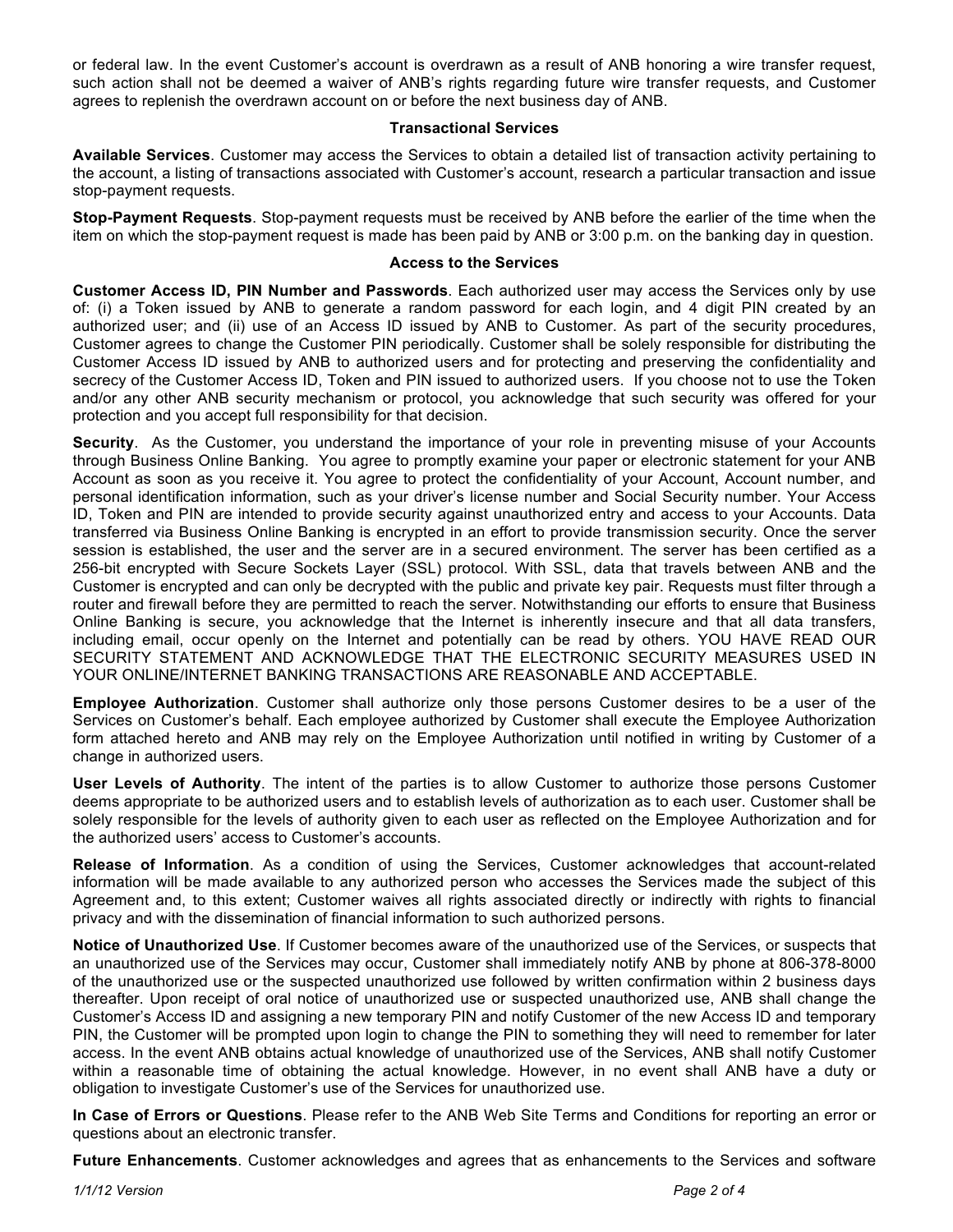become available; such enhancements shall be made a part of this Agreement and may be implemented without notice to Customer.

#### **Miscellaneous Provisions**

**Termination**. This Agreement shall begin on the date last written below and shall remain in effect until terminated by either party. Either party may terminate this Agreement at any time, with or without cause, upon three (3) business days' written notice of termination to the other party. In the event this Agreement is terminated, any financial obligation of Customer to ANB arising out of a transaction initiated by Customer prior to termination shall survive the termination of this Agreement.

**Notices**. Any written notice required under this Agreement shall be sent as provided in the ANB Web Site Terms and Conditions.

**Performance of Services**. Except as expressly set forth herein, ANB shall perform its duties and obligations provided herein in accordance with reasonable commercial standards applicable to ANB's business and in conformity with the rules, regulations and laws governing the activities of ANB, and in accordance with the terms set forth in this Agreement.

**Governing Law and Venue**. This Agreement shall be construed and governed by the laws of the State of Texas and any applicable federal law. Venue for any action arising under or relating to this Agreement shall be Amarillo, Potter County, Texas. YOU HEREBY IRREVOCABLY WAIVE YOUR RIGHT TO A JURY TRIAL.

**Entire Agreement**. This Agreement, along with the ANB Web Site Terms and Conditions, constitutes the entire agreement of the parties and supersedes any and all prior oral or written agreements of the parties regarding the Services made the basis of this Agreement. The terms and conditions of the deposit agreements and disclosures, including the Reg. E disclosure for all electronic funds transfers, for each of Customer's ANB accounts as well as Customer's other agreements such as loans, fees and charges, continue to apply notwithstanding anything to the contrary in this Agreement.

**Amendments and Modifications**. This Agreement may be amended or modified only in a writing signed by all parties hereto.

**Binding Effect and Assignment**. Customer may not assign this Agreement without the express written consent of ANB. This Agreement shall be binding on the parties hereto, and their respective heirs, permitted assigns, and successors in interest.

#### **THE SERVICES AND THIS AGREEMENT EXPRESSLY INCORPORATE BY REFERENCE THE ANB WEB SITE TERMS AND CONDITIONS, WHICH YOU SHOULD REVIEW BEFORE ENTERING INTO THIS AGREEEMENT.**

**Amarillo National Bank: Customer:** 

| AMAMO NAUVIAI DAM.                                 | ustomer.                                                                                                                                                                                                                             |
|----------------------------------------------------|--------------------------------------------------------------------------------------------------------------------------------------------------------------------------------------------------------------------------------------|
|                                                    | Name: Name:                                                                                                                                                                                                                          |
|                                                    |                                                                                                                                                                                                                                      |
|                                                    | Address: <u>with a series of the series of the series of the series of the series of the series of the series of the series of the series of the series of the series of the series of the series of the series of the series of</u> |
| Address: P.O. Box 1                                | <u> 1988 - Johann Barbara, marka a shekara ta 1989 - Anna a tsarann an tsarann an tsarann an tsarann an tsarann a</u>                                                                                                                |
| Amarillo, Texas 79105<br><b>Attn: Darren Jenks</b> |                                                                                                                                                                                                                                      |
|                                                    | State: No. 2014 12:00 12:00 12:00 12:00 12:00 12:00 12:00 12:00 12:00 12:00 12:00 12:00 12:00 12:00 12:00 12:0                                                                                                                       |
|                                                    |                                                                                                                                                                                                                                      |
|                                                    |                                                                                                                                                                                                                                      |
| Email: Darren.Jenks@anb.com                        | Phone Number: <u>__________________________________</u>                                                                                                                                                                              |
|                                                    |                                                                                                                                                                                                                                      |
| Signature: __________________________________      |                                                                                                                                                                                                                                      |
|                                                    |                                                                                                                                                                                                                                      |